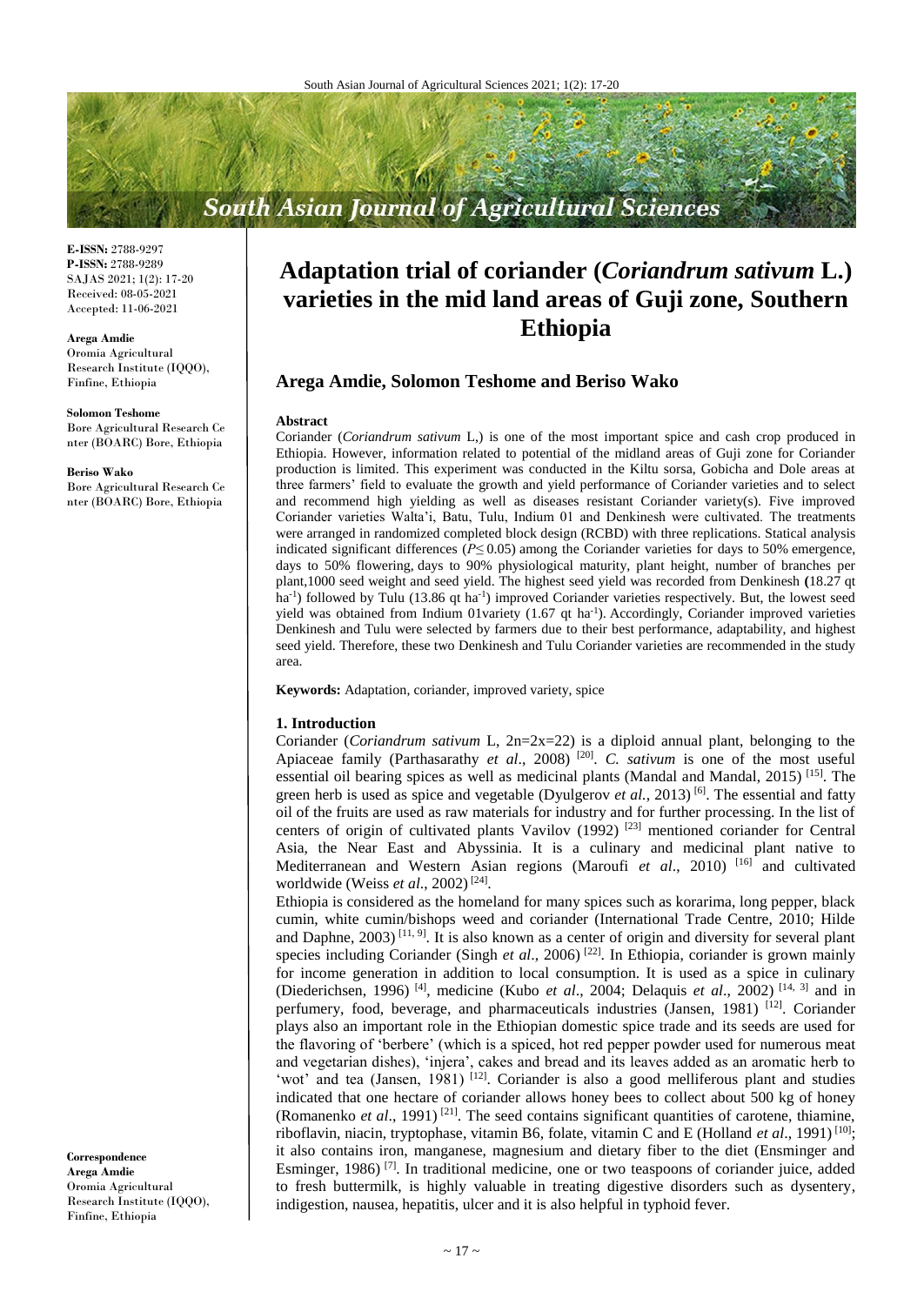Dry coriander treats chronic dysentery, diarrhea and as well as acidity problems and indigestion (Jansen and Wageningen,  $1981$ )<sup>[12]</sup>. The major producers of coriander in the world are Ukraine, Russia, India, Morocco, Argentina, Mexico, and Romania. Producers form Africa includes Algeria, Egypt, Ethiopia, Somalia and Tunisia. In Ethiopia, coriander is an important cash crop for farmers in the relatively highland areas. It is often cultivated in altitude ranges from 1200 to 2200 m above sea level. It also requires 120 to 400 mm rainfall per growing period. The success of coriander production is influenced by genetic, weather and agronomic factors (Nowak and Szemplinski, 2014)<sup>[18]</sup>.

Even though Ethiopia is a center of diversity for the crop, the attention given so far in research and development was very limited. In order to diversify its production, availability and increase the income of the farmers, it is important to evaluate the adaptability of improved Coriander varieties to the midland areas of Guji zone. Therefore, this study was initiated with the following objectives:

- To evaluate the growth and yield performance of coriander varieties and
- To select and recommend adaptable and high yielding coriander variety(s) for midlands of Guji zone.

## **2. Materials and Methods**

### **2.1 Description of the Experimental Site**

The experiment was conducted at three locations of Adola district during 2019/2020 cropping season to evaluate the growth and yield performance of Coriander varieties and to select and recommend high yielding and diseases resistant Coriander variety(s) for midlands of Guji zone. The district is located at about 470 to the south from Addis Abeba. Adola district is characterized by three agro-climatic zones, namely Dega

(High land), Weina-dega (mid land) and Kola (low land) with different coverage. The mean annual rain fall and temperature of the district is about 900 mm and  $12-34$  <sup>o</sup>c respectively. There are two cropping seasons i.e Arfasa (main cropping season) which start from March to April especially for maize, haricot bean, sweet potato and Irish potato.

The second cropping season is called Gana (short cropping season) which is practiced as double cropping using small size cereal crops like tef, potato and barley after harvesting the main cropping season crops. This study was also conducted during short cropping season in midland areas of Guji zone.

### **2.2 Treatments and Experimental Design**

The treatments consisted of five released improved Coriander varieties (Indium 01, Walta'i, Batu, Tulu and Denkinesh) were obtained from Tepi and Kulumsa, Sinana and Adami Tulu Agricultural Research Center and evaluated at three on-farms.

|  |  |  |  |  | Table 1: The improved Coriander varieties released from national and regional research centers in Ethiopia |  |
|--|--|--|--|--|------------------------------------------------------------------------------------------------------------|--|
|--|--|--|--|--|------------------------------------------------------------------------------------------------------------|--|

| No. | Name of released variety | <b>Releasing Research Center</b> | <b>Year of release</b> |
|-----|--------------------------|----------------------------------|------------------------|
|     | Walta'i                  | Sinana research center           | 2006                   |
|     | Denkinesh                | Tepi and Kulumsa ARC             | 2017                   |
|     | Indium                   | Debre Zeit research center       | 2008                   |
|     | Tulu                     | Adami Tulu research center       | 2018                   |
|     | Batu                     | AdamiTulu research center        | 2018                   |

**Source:** MoANR (2017 and from Releasing Research Center)

The experimental design was RCBD with three replication and plot size was 2 m \* 2.1 m with 0.3m between rows. The spacing between plots and adjacent blocks were 0.4 m and 0.80 m, respectively. Seed rate of 15 kilograms per hectare and fertilizer rates 100 kg of urea (at planting and top dressing) and 100 kg of blended were applied and all agronomic practices such as land preparation and weeding were done uniformly for all treatments.

## **2.3 Data collected**

Phenology and Growth (Days to 50% emergence, Days to 50% flowering, Days to 90% maturity, Plant height (cm), Number of branches per plant), Yield and Yield Components (Number of pods per plant, Number of seeds per pod, 1000 seed weight (g) and Seed yield (kg ha<sup>-1</sup>)

# **2.4 Data Analysis**

Field data were analyzed by using software (Gen-stat 18 editions) following the standard procedures outlined by Gomez and Gomez (1984). Comparisons among the treatment means were done using Fisher's protected least significant difference (LSD) test at 5% level of significant.

## **3. Results and Discussion 3.1. Phenology and growth**

The analysis of variance (ANOVA) was performed for phenology and growth variables of five Coriander varieties planted at Kiltu sorsa, Gobicha, and Dole on-farm. Over all locations Analysis of variance showed statistically significant differences (*P<*0.05) were observed among varieties, locations and their interaction for days to 90% phy siological maturity, and plant height. However, nonsignificant difference at  $(P > 0.05)$  was observed among the locations for days to 50% emergence and flowering, and number of branches (Table 2).

The mean values for the five (5) varieties are shown (Table 2). The variation with respect to days to emergence, flowering, and maturity were ranged from 17.67 to 20.22, 53.67 to 58, and 96 to 110.3 days respectively. As over all location mean value indicate that the longest days to 50% emergence was recorded from walta'i variety (20.22 days) followed by Batu variety (19.22 days) respectively. However, early emergence was recorded for Indium 01 variety (17.67days) followed by Tulu variety (18.78 days).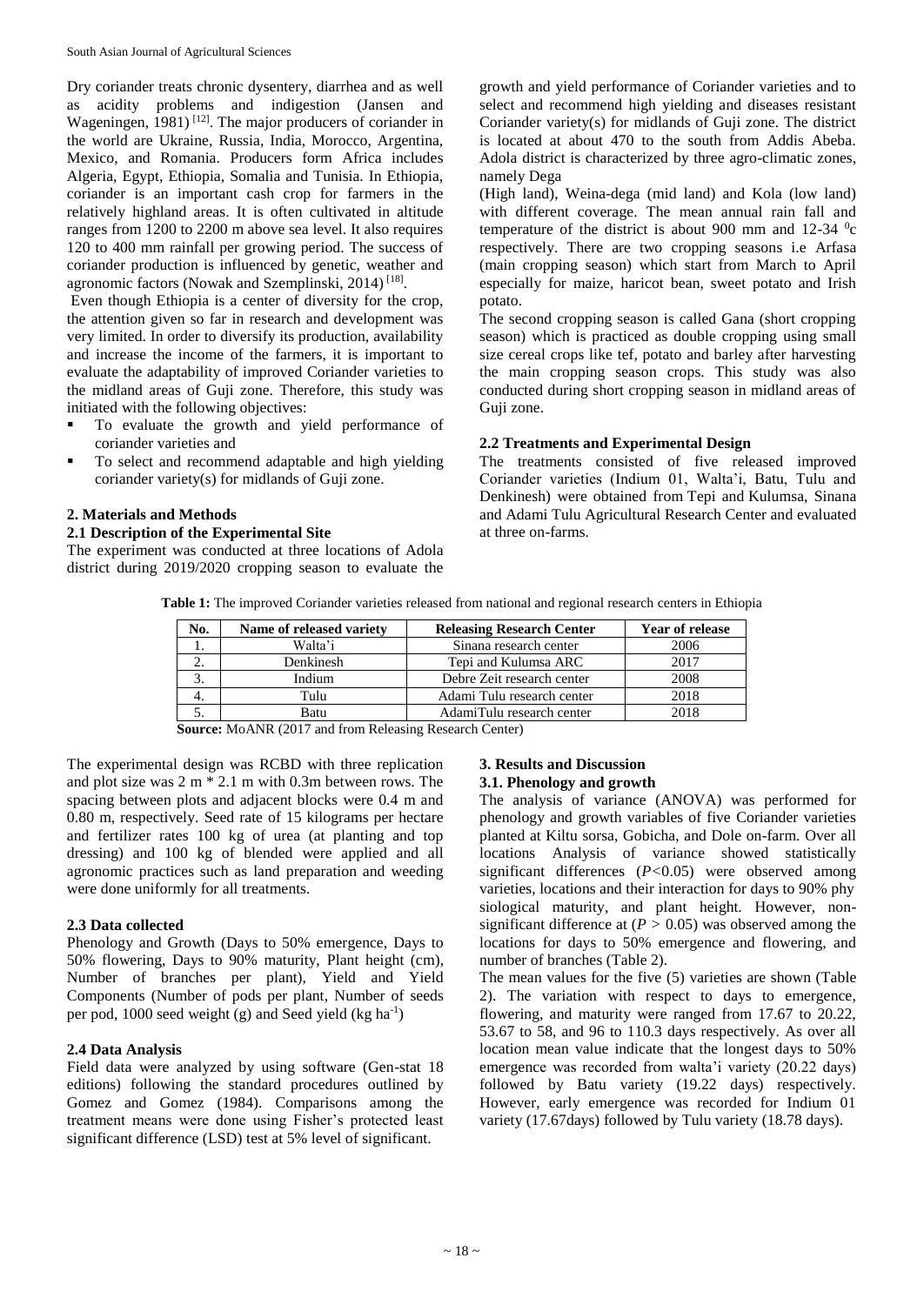In other cases, Denkinesh and Tulu varieties were late flowering and maturing (58 and 110.3 days) respectively whereas among the tested varieties, Tulu and Batu, and Indium 01 were early flowering and maturing with (53.67 and 96 days) respectively. The overall location mean values revealed that the longest plant height and highest number of

branches per plant was exhibited from Denkinesh variety (118.24cm and 4.07) respectively. However, the shortest plant height and lowest number of branches per plant was recorded Indium 01variety (59.83cm and 1.02) respectively (Table 2)

**Table 2:** The overall locations (Dole, Gobicha and Kiltu sorsa) mean values of phenology and Growth traits of coriander varieties in 2019/20 cropping season

| <b>Variety</b>            | Phenology, and Growth traits mean |                       |                                    |                    |                    |  |
|---------------------------|-----------------------------------|-----------------------|------------------------------------|--------------------|--------------------|--|
|                           | Days to 50% Emergence             | Days to 50% Flowering | Days to 90% physiological maturity | Plant height(cm)   | No. branches/plant |  |
| Denkinesh                 | $19.13^{ab}$                      | 58 <sup>a</sup>       | 106 <sup>b</sup>                   | $118.24^{\rm a}$   | 4.07 <sup>a</sup>  |  |
| Tulu                      | $18.78^{bc}$                      | $53.67^{\rm b}$       | 110.3 <sup>a</sup>                 | 94.14 <sup>b</sup> | $2.56^{\rm b}$     |  |
| Batu                      | $19.22^{ab}$                      | $53.67^b$             | 100 <sup>c</sup>                   | 86.69 <sup>b</sup> | 2.36 <sup>b</sup>  |  |
| Walta'i                   | $20.22^a$                         | 54.33 <sup>b</sup>    | $96.4^{\rm d}$                     | 69.44 <sup>c</sup> | 1.96 <sup>c</sup>  |  |
| Indium 01                 | 17.67 <sup>c</sup>                | 58 <sup>a</sup>       | 96 <sup>d</sup>                    | 47.69 <sup>d</sup> | 1.02 <sup>d</sup>  |  |
| <b>Significance level</b> |                                   |                       |                                    |                    |                    |  |
| Replication               | $5.36**$                          | $14.6***$             | 0.36 <sup>ns</sup>                 | 399.55**           | 0.03 <sup>ns</sup> |  |
| Variety                   | $7.81**$                          | $46.3***$             | $351.02***$                        | 6320.92***         | $11.09***$         |  |
| Location                  | $0.16^{ns}$                       | 12.8 <sup>ns</sup>    | $6.69***$                          | 1398.72***         | $0.05^{ns}$        |  |
| Variety *                 | 1.04 <sup>ns</sup>                | 3.1 <sup>ns</sup>     | $3.52***$                          | 291.14**           | $0.24^{ns}$        |  |
| Location                  |                                   |                       |                                    |                    |                    |  |
| Error                     | 47.28                             | 4.23                  | 0.36                               | 102.72             | 0.11               |  |
| Cv(%)                     | 6.82                              | 3.7                   | 0.59                               | 12.18              | 13.9               |  |

\*, \*\*,\*\*\*= significant at  $p < 0.05$ , at  $p < 0.01$ , and at  $p < 0.001$  respectively, at  $p > 0.05$ =non-significant (ns) Mean values sharing the same letter in each column for each factor have no-significant difference at 5% probability according to Fisher's protected test at 5% level of significance and CV  $(\% )$  = Coefficient of variation

# **3.2 Yield and yield components**

The overall locations analysis of variance showed statistically significant differences (*P<*0.05) among varieties and locations for seed yield. In the other hand, among varieties significant differences were observed at (*P<*0.05) for thousand seed weight. However, nonsignificant difference at (*P >* 0.05) was observed among the locations for thousand seed weight (Table 3).

The overall location mean values revealed that the highest thousand seed weight were obtained from Denkinesh variety (42.78 g) followed by Tulu variety (37.11 g) respectively whereas the lowest thousand seed weight from Indium 01variety (21.67 g) followed by Walta'i variety (32 g) was recorded respectively. The weight of thousand seeds of the tested accessions ranged from 9.8 to 12.8 g, which is in

agreement with the previous studies of Arganosa *et al*. (1998) [1] . In other cases, the highest seed yield was obtained from Denkinesh variety (18.27 qtha<sup>-1</sup>) followed by Tulu variety (13.86 qtha<sup>-1</sup>) respectively whereas the lowest seed yield Indium 01 variety (1.67 qtha<sup>-1</sup>) followed by Walta'i variety (8.68 qtha<sup>-1</sup>) was recorded respectively (Table 3). The results of this study are also consistent with that of (Nowak and Szemplinski, 2014)<sup>[19]</sup> who reported that the success of coriander production is influenced by genetic, weather and agronomic factors. Moreover, this suggestion is in agreement with that of Golam *et al*. (2014) [8] Environmental and genetic parameters can affect plants performance. Furthermore, no similar with that of Diederichsen (1996)<sup>[5]</sup> reported a seed yield of 30 qt/ha under optimum conditions.

**Table 3:** The overall locations (Dole, Gobicha and Kiltu sorsa) mean values of thousand seed weight, and Seed yield traits of Coriander in 2019/20 cropping season

|                   | Yield and yield component traits mean |                          |  |  |
|-------------------|---------------------------------------|--------------------------|--|--|
| <b>Variety</b>    | $1000$ seed weight(g)                 | Seed yield $(qtha^{-1})$ |  |  |
| Denkinesh         | 42.78a                                | 18.27a                   |  |  |
| Tulu              | 37.11b                                | 13.86ab                  |  |  |
| Batu              | 32.44c                                | 13.59ab                  |  |  |
| Walta'i           | 32c                                   | 8.68b                    |  |  |
| Indium 01         | 21.67d                                | 1.67c                    |  |  |
|                   | <b>Significance level</b>             |                          |  |  |
| Replication       | 2.07                                  | 3.33 <sup>ns</sup>       |  |  |
| Variety           | $544.63***$                           | 359.88***                |  |  |
| Location          | 6.47 <sup>ns</sup>                    | 128.49**                 |  |  |
| Variety* Location | $12.72^{ns}$                          | 42.02 <sup>ns</sup>      |  |  |
| Error             | 8.85                                  | 31.40                    |  |  |
| Cv(%)             | 8.96                                  | 14.9                     |  |  |

\*, \*\*,\*\*\*= significant at  $p < 0.05$ , at  $p < 0.01$ , and at  $p < 0.001$  respectively, at  $p > 0.05$ =non-significant (ns) Mean values sharing the same letter in each column for each factor have no-significant difference at 5% probability according to Fisher's protected test at 5% level of significance and CV  $(\%)$  = Coefficient of variation